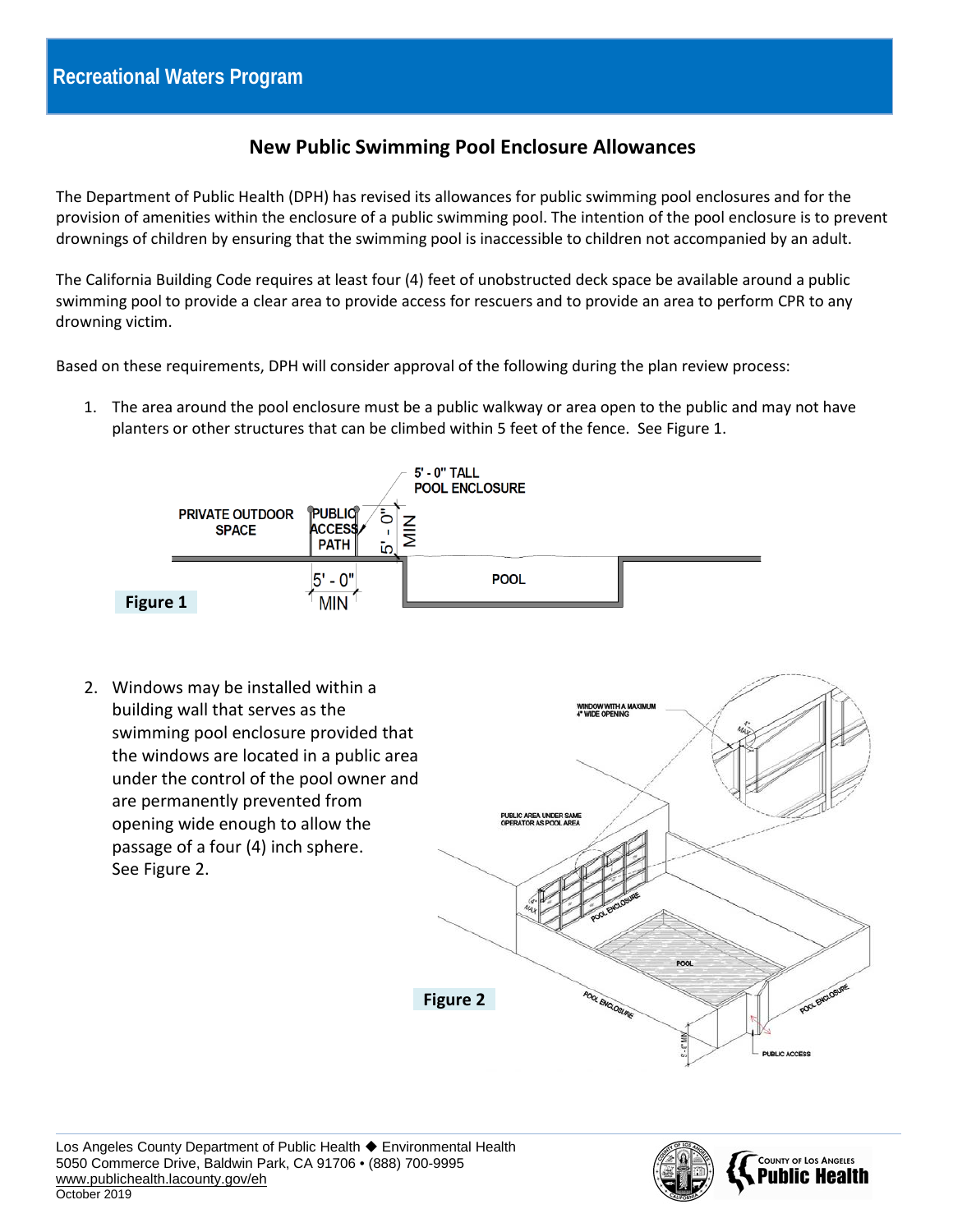3. The wall of a building on the same property separating a private area from the pool may have an unopenable window serve as part of the enclosure of the pool. There may be no direct access route from the private space to the pool enclosure. See Figure 3A.

Any balconies along pool enclosure walls must be located over ten (10) feet above the pool deck and shall be designed to deter jumping or diving into the pool or spa. See Figure 3B.



4. The pool deck of a rooftop pool must be located over ten (10) feet above any patios or balconies. A roof top pool must have a barrier at least 42" high separating the pool deck from the building edge to prevent pool users from falling off the deck. See Figures 4A & 4B. Note: Any changes to a private balcony/patio or public area adjacent to the building edge that reduces the distance to less than ten feet separation or introduces a climbable structure will require a 5' tall pool enclosure to be installed.

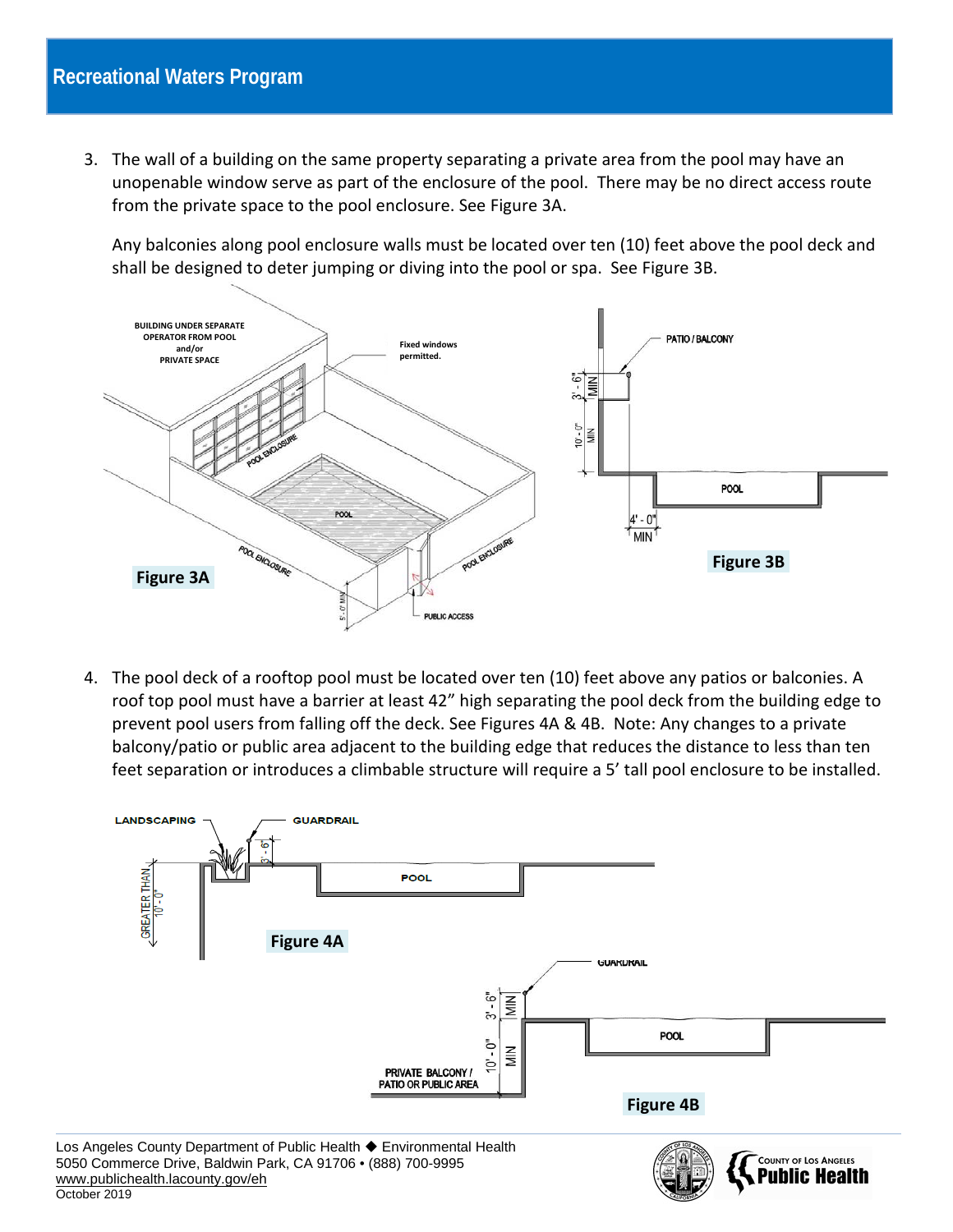5. Indoor pool lounges with a view of the pool may be provided for pool users when similar amenities are offered outside of the pool enclosure for non-pool users.

Indoor pool lounges must remain accessible to all pool users whenever the pool is open (i.e., no locked doors between the pool and the lounge).

Restrooms, showers, and dressing rooms for pool users located in the pool lounge are not required to have a view of the pool.

Pool enclosure entry/exits within the pool lounge area must open to a public area and have code compliant doors. See Figure 5.



6. A hotel may provide food and drink to pool users via an approved satellite food service facility located within the pool enclosure. See Figure 6

The satellite food facility must be operated by the permitted restaurant located on the same property under the same ownership. Refer to the California Retail Food Code for more information on satellite food service facilities.







**COUNTY OF LOS ANGELES** Puhlic Health